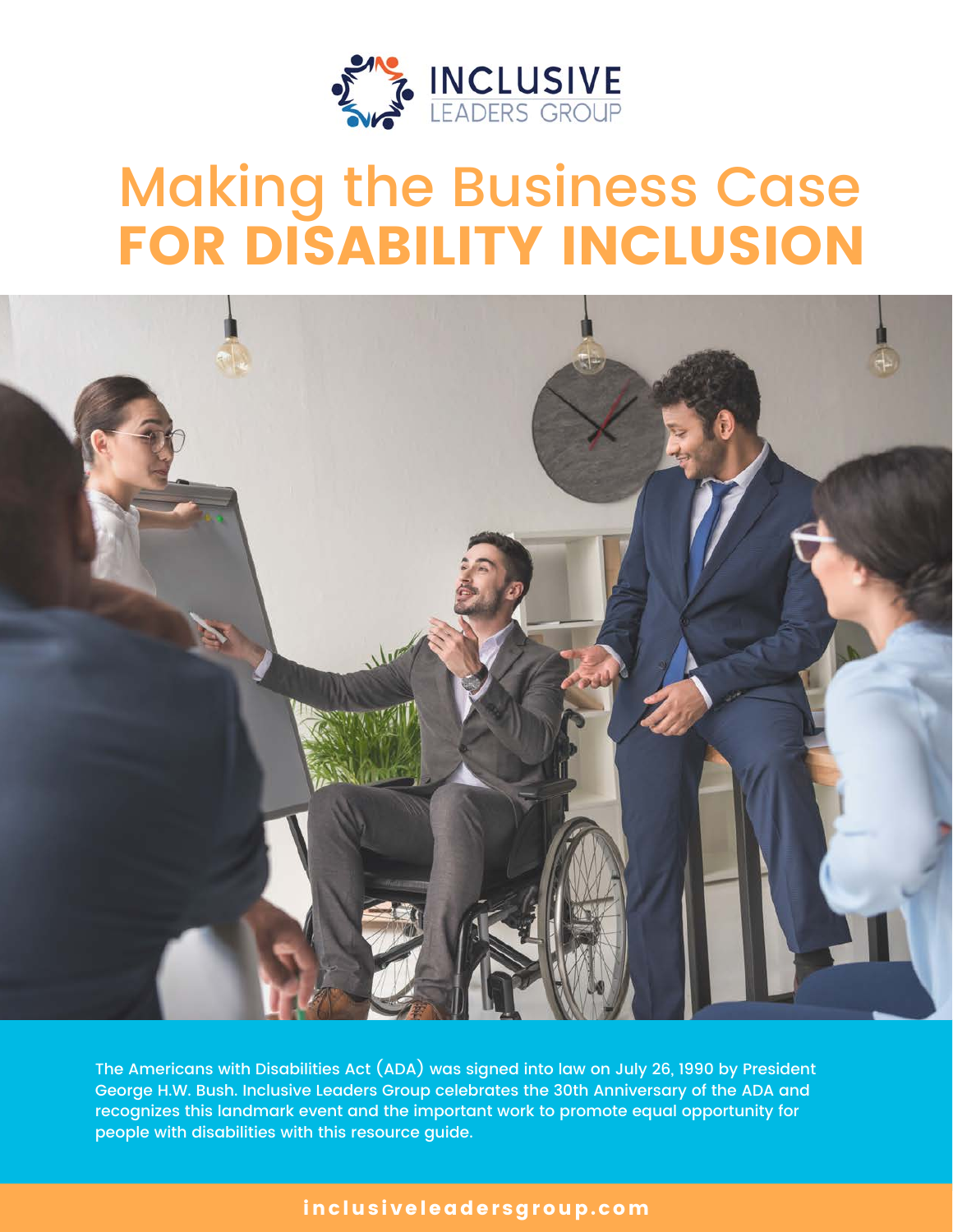## 5 Steps To Make the Business Case For Disability Inclusion

### **Benchmark.**

Compare your company and industry competitors to [the top scoring companies on the Disability Equality](https://disabilityin.org/what-we-%20do/disability-equality-index/) Index (DEI) the most comprehensive benchmarking tool for disability inclusion. Disability inclusion is a factor in a company's employment brand and being considered an employer of choice.

**2.**

**1.**



### **Explain the Metrics.**

Inform leaders on the demographics on this large, untapped talent pool force.

- According to the World Bank, one billion people, or 15% of the world's population, experience some form of disability. Persons with disabilities, on average as a group, are more likely to experience adverse socioeconomic outcomes than persons without disabilities.
- One American adult in four has a disability, [according to the Centers for Disease Control and](https://www.cdc.gov/media/releases/2018/p0816-disability.html) Prevention (CDC).
- The unemployment rate for people with disabilities is more than twice the rate for those without a disability. This is true across all age groups and all education levels. The vast majority of people with disabilities are striving to work.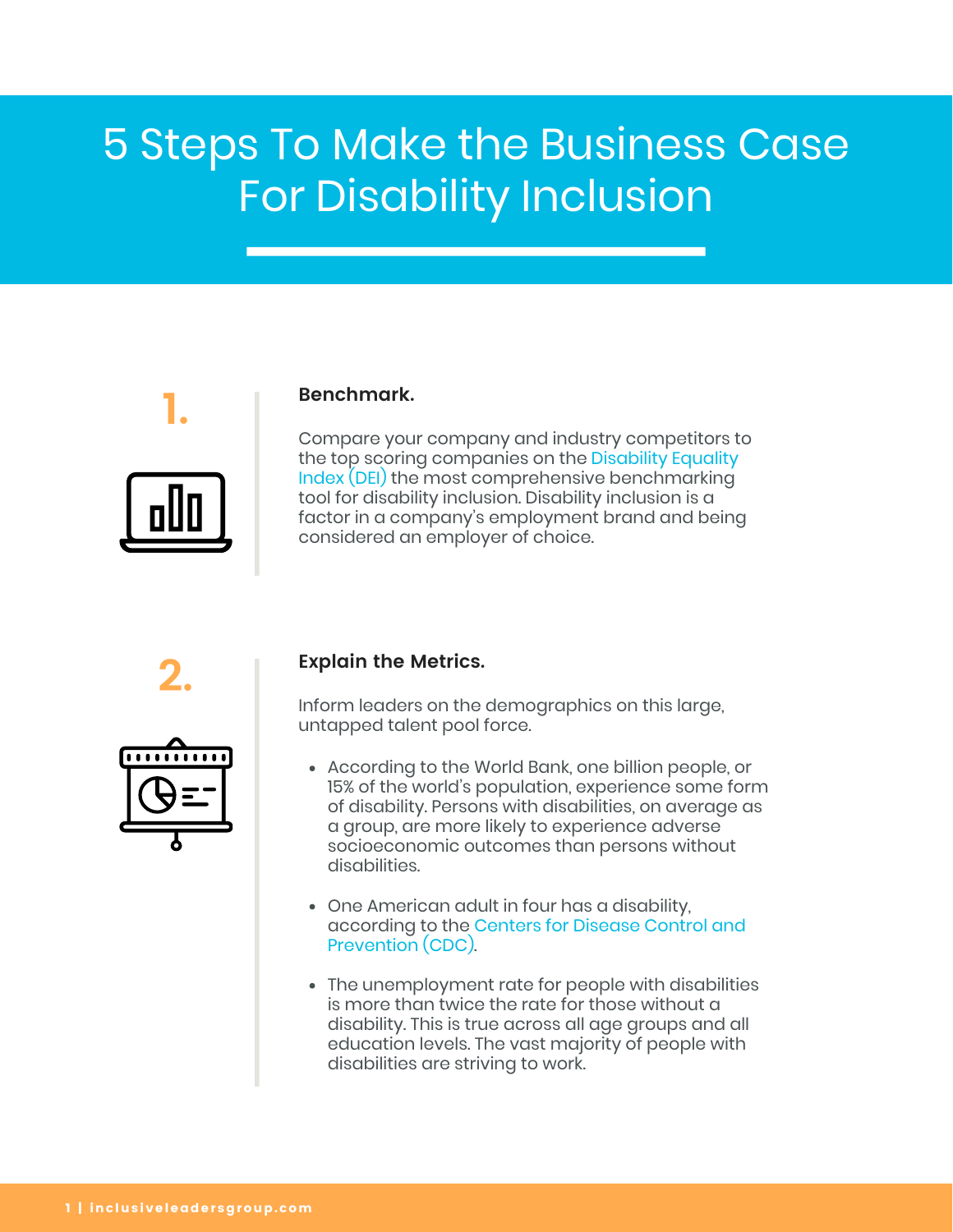

### **Explain the Bottom-Line Benefits of Employing 3. People With Disabilities.**

- Companies that use best practices for employing people with disabilities had 28 percent higher revenue, 30 percent higher profit margins, and twice the net income, according to a 2018 report by Accenture. They were also twice as likely to have higher shareholder returns.
- Retention. People with disabilities stay longer at their jobs. Their turnover rate is half that of employees without disabilities.

### **Explain How People With Disabilities Can 4. Strengthen Your Workforce.**

Employees with disabilities are as productive as other employees — or even more productive — and have fewer safety incidents. They drive innovation in areas like problem-solving and product development.

Building an inclusive workplace sends a message about your company's values. It improves overall morale and culture. Employees have more satisfaction and are more engaged. Workers with disabilities will increase diversity in the workplace.



## **Describe How Inclusion Can Provide Access 5. to a Vast Market Opportunity.**

In the United States, disposable income for workingage people with disabilities is \$490 billion, according to a 2018 report from the American Institutes for Research. Discretionary income is about \$21 billion.

Consumers with disabilities make more shopping trips and spend more per trip than those without disabilities.

Consumers favor brands from purpose-driven companies that are responsible and caring.

**Even companies recognized for racial, ethnic and gender diversity, don't always think of hiring people with disabilities as a business imperative. Here is the rationale you can present to show leaders how disability inclusion can boost revenue and morale.**

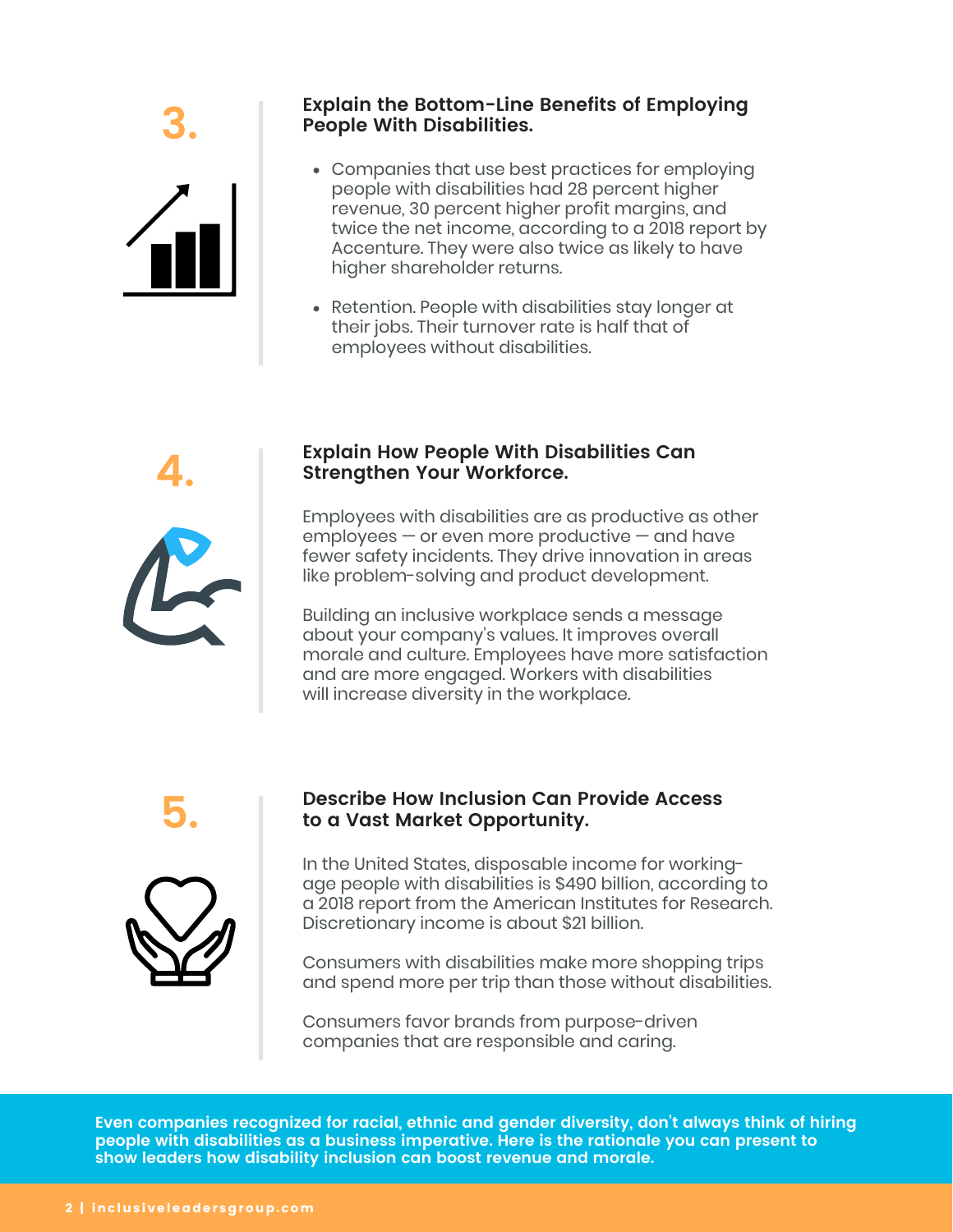## **RECRUITMENT:** Inclusive Talent Acquisition Practice

**Below are examples from high-performing disabled employers in outreach and recruitment best practices.**

### Accenture North America Recruiting Learning Call

Accenture is committed to disability inclusion and has created the North America Recruiting Learning Call to provide their recruiters with the information, tools, and resources necessary to identify confidently and enthusiastically, source, engage, and accommodate candidates with disabilities. Recruiters on the call also learned where and how to get help, interviewing techniques and alternative assessments.

### Microsoft's Recruitment Strategies and Job Seeker Website

Microsoft has a dedicated website for job seekers with disabilities to learn about Microsoft's approach to hiring, accommodations, onboarding, community, and how to apply for open roles at Microsoft. They partner with multiple vendors to help them recruit people with disabilities.

#### 3M's Veteran Volunteers

3M's Veteran Volunteers make the company more accessible in the community particularly knowing that job hunting can be isolating and frustrating for veterans. 3M's Veteran Volunteers help to coach and mentor transitioning service members (about 15 to 20 per week) in weekly one-on-one conversations.

# accenture



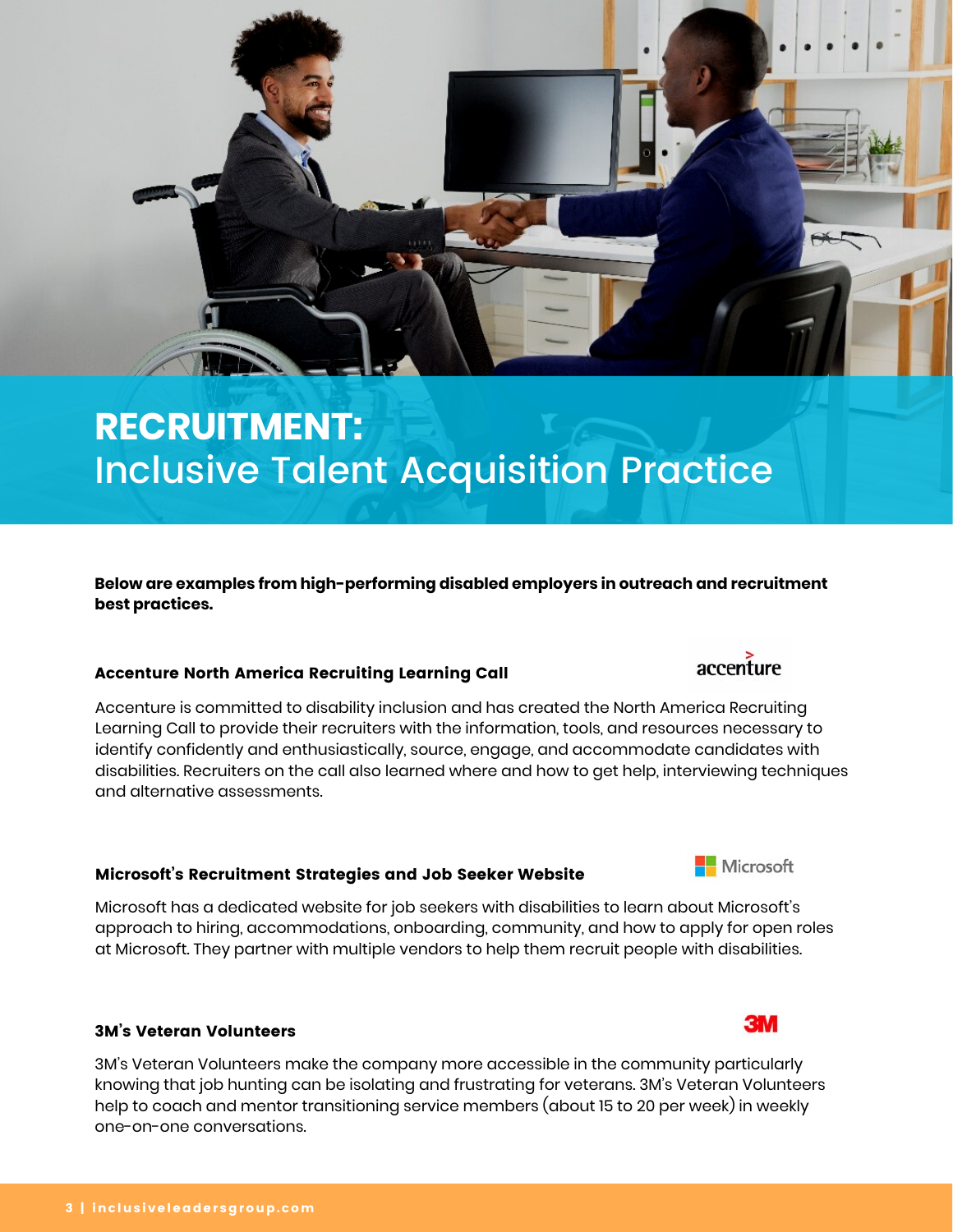### **RETENTION & ADVANCEMENT:** Offer Professional Growth and Mentoring

In order to retain talent, many companies are turning inward to develop, reskill, retrain and/or mentor. For highperforming disability inclusive companies, they are developing talent and created customized programs focused on employees with disabilities.



#### Bank of America Retention and Advancement Practices

Bank of America has a Support Services Team that employs 300 people with cognitive and developmental disabilities. Their high retention rate is a product of Bank of America creating meaningful work in the IT environment in which employees can realize their full potential every day.

Bank of America's Disability Advocacy Network (DAN) has grown by 70% over the last three years and now has more than 7,000 global members. DAN members educate the company on issues for those affected by disabilities by holding events focused on special needs planning, resources for children with learning disabilities, Alzheimer's and eldercare, diabetes and disability etiquette and services available at the bank. Importantly, DAN supports employees with disabilities by connecting them to opportunities for professional growth and development, holding informational forums and providing opportunities for community involvement and advancement.